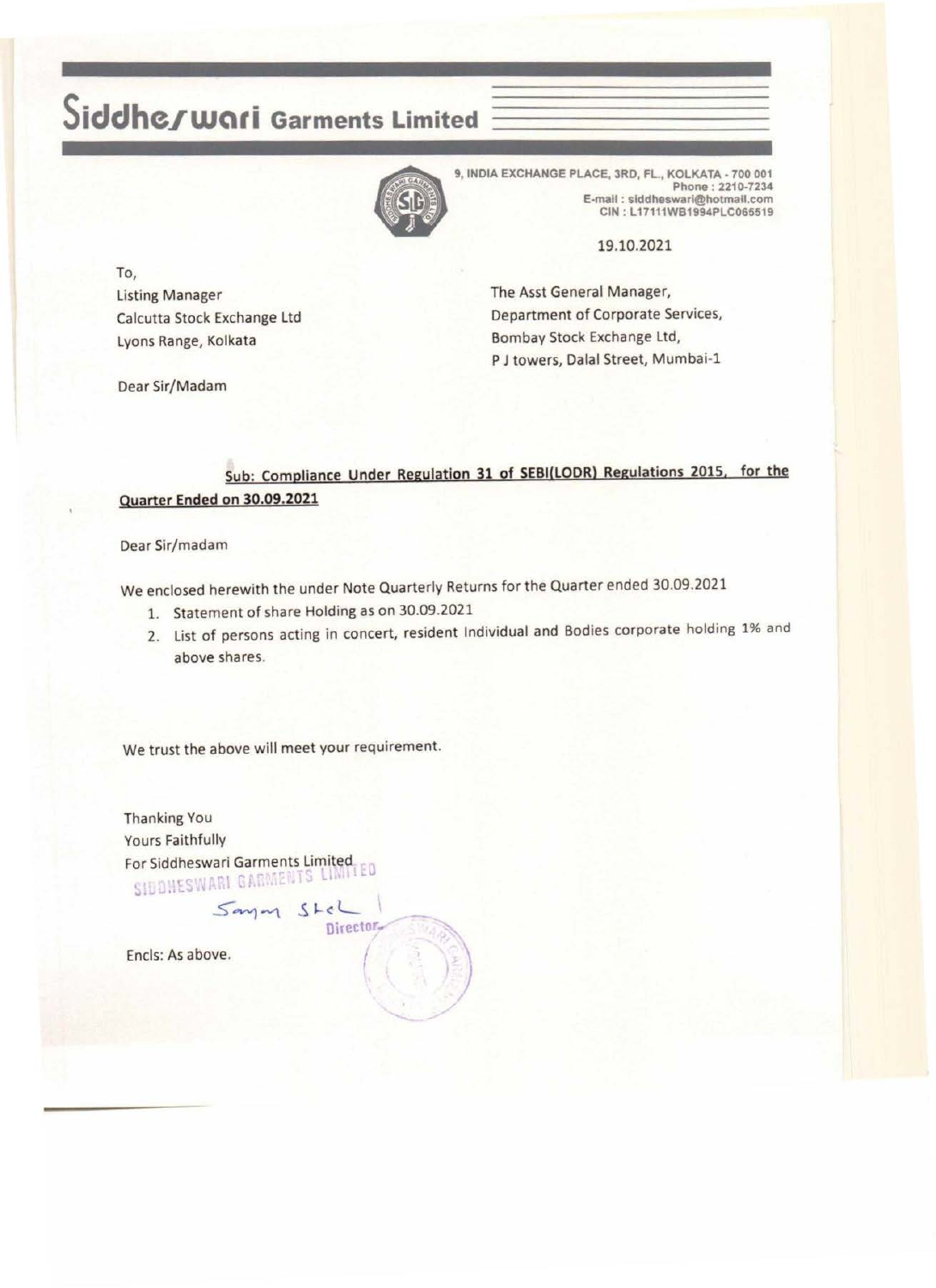1. Name of Listed Entity: SIDDHESHWARI GARMENTS LIMITED

2. Scrip Code/Name of Scrip/Class of Security : Equity Shares of Rs.10/- each.

3. Share Holding Pattern Filed under: Reg. 31(1)(a)/Reg. 31(1)(b)/Reg.31(1)(c) : Reg. 31(1)(b)

a. If under 31(1)(b) then indicate the report for Quarter ended : 30.09.2021

b. If under 31(1)(c) then indicate date of allotment/extinguishment : Not Applicable

4. Declaration: The Listed entity is required to submit the following declaration to the extent of submission of information:-

| <b>Particulars</b>                                                                     | Yes* | <b>No</b> |
|----------------------------------------------------------------------------------------|------|-----------|
| Whether the Listed Entity has issued any partly paid up shares?                        |      | <b>NC</b> |
| Whether the Listed Entity has issued any Convertible Securities or Warrants?           |      | <b>NC</b> |
| Whether the Listed Entity has any shares against which depository receipts are issued? |      | <b>NC</b> |
| Whether the Listed Entity has any shares in locked-in?                                 |      | <b>NC</b> |
| Whether any shares held by promoters are pledge or otherwise encumbered?               |      | <b>NC</b> |

\* If the Listed Entity selects the option 'No' for the questions above, the columns for the partly paid up shares, Outstanding Convertible Securities/Warrants, depository receipts, Loc shares, no. of shares pledged or otherwise encumbered by promoters, as applicable, shall not be displayed at the time of dissemination on the Stock Exchange website. Also w there is 'No' declared by Listed Entity in above table the values will be considered as 'Zero' by default on submission of the format of holding of specified securities.

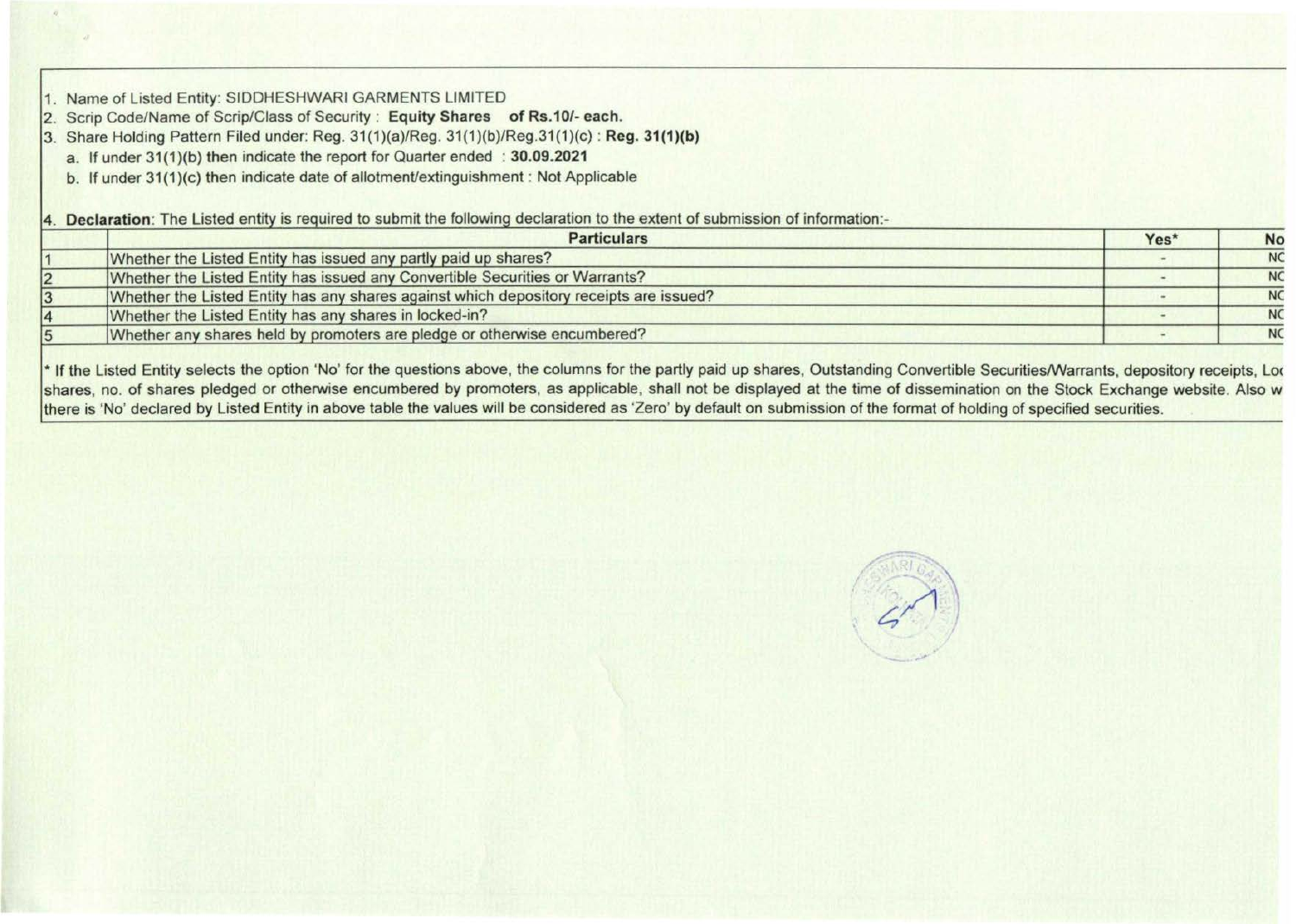|                         | Table I - Summary Statement holding of specified securities         |                 |                        |                      |                     |                                                     |                                                                          |                                                   |                                                                                                              |              |                                   |                                                       |                                                        |                                                                                                        |                                                                                                                             |                                          |                      |               |                                                   |
|-------------------------|---------------------------------------------------------------------|-----------------|------------------------|----------------------|---------------------|-----------------------------------------------------|--------------------------------------------------------------------------|---------------------------------------------------|--------------------------------------------------------------------------------------------------------------|--------------|-----------------------------------|-------------------------------------------------------|--------------------------------------------------------|--------------------------------------------------------------------------------------------------------|-----------------------------------------------------------------------------------------------------------------------------|------------------------------------------|----------------------|---------------|---------------------------------------------------|
| Category<br>$\vert$ (I) | Category of<br>shareholder<br>(II)                                  | sharch<br>(III) | paid up<br>s held (IV) | Nos. of No. of fully | olders equity share | Partly<br>paid-up<br>equity<br>shares<br>held $(V)$ | Nos. of<br>shares<br>underlying<br><b>Depository</b><br>Receipts<br>(VI) | Total nos.<br>shares held<br>$VII =$<br>$IV+V+VI$ | Shareholding<br>as a % total<br>no. of shares<br>(calculate d as<br>per SCRR,<br>1957) (VIII)<br>As $a\%$ of |              | securities                        | Number of Voting Rights held in each class of<br>(IX) |                                                        | No. of<br><b>Shares</b><br>Underlying<br><b>Outstanding</b><br>convertible<br>securities<br>(including | Total<br>shareholding<br>$\mathbf{a}$ s $\mathbf{a}$ %<br>assuming full<br>conversion of<br>convertible<br>securities (as a | Number of Locked in<br>shares ** $(XII)$ |                      | Shares pledge | Number of<br>or otherwise<br>encumbered<br>(XIII) |
|                         |                                                                     |                 |                        |                      |                     |                                                     | $(A+B+C2)$<br>As a % of<br>$(A+B+C2)$<br><b>VIII</b>                     | <b>No of Voting Rights</b>                        |                                                                                                              |              | Total as a<br>$%$ of<br>$(A+B+C)$ | Warrants)<br>(X)                                      | percentage of<br>diluted share<br>capital)             | No. (a)                                                                                                | As a<br>$%$ of<br>total                                                                                                     | No. (a)                                  | As:<br>$%$ 0<br>tota |               |                                                   |
|                         |                                                                     |                 |                        |                      |                     |                                                     |                                                                          | Class: $X^*$                                      | Class Y                                                                                                      | <b>Total</b> |                                   |                                                       | $(XI)=(VII)+(X$<br>) as a $%$ of<br>$(A+B+C2)$<br>(XI) |                                                                                                        | Shar es<br>held (b)                                                                                                         |                                          | Shart<br>held (      |               |                                                   |
| (A)                     | Promoter &<br><b>Promoter Group</b>                                 |                 | 1600                   |                      |                     | 1600                                                | 0.05                                                                     | 1600                                              | $\Omega$                                                                                                     | 1600         | 0.05                              |                                                       |                                                        | 1600                                                                                                   | 100.00                                                                                                                      |                                          |                      |               |                                                   |
| (B)                     | Public                                                              | 1586            | 3308300                |                      | $\Omega$            | 3308300                                             | 99.95                                                                    | 3308300                                           |                                                                                                              | 3308300      | 99.95                             |                                                       |                                                        | $\Omega$                                                                                               |                                                                                                                             |                                          |                      |               |                                                   |
| (C)                     | Non Promoter-<br><b>Non Public</b>                                  |                 |                        |                      |                     |                                                     |                                                                          |                                                   |                                                                                                              | $\Omega$     | 0.00                              |                                                       | $\Omega$                                               |                                                                                                        |                                                                                                                             |                                          |                      |               |                                                   |
| (C1)                    | <b>Shares</b> underlying<br><b>DRs</b>                              | $\Omega$        |                        |                      |                     |                                                     |                                                                          |                                                   | $\Omega$                                                                                                     |              | 0.00                              |                                                       |                                                        | $\Omega$                                                                                               |                                                                                                                             |                                          |                      |               |                                                   |
| (C2)                    | Shares held by<br><b>Employee Trusts</b>                            |                 |                        |                      |                     |                                                     |                                                                          |                                                   | $\Omega$                                                                                                     |              | 0.00                              | $\Omega$                                              |                                                        | $\Omega$                                                                                               |                                                                                                                             |                                          |                      |               |                                                   |
|                         | Total                                                               | 1589            | 3309900                | $\Omega$             | $\Omega$            | 3309900                                             | 100.00                                                                   | 3309900                                           | $\theta$                                                                                                     | 3309900      | 100.00                            |                                                       | $\Omega$                                               | 1600                                                                                                   | 100.00                                                                                                                      | 0                                        | $\mathbf{0}$         |               |                                                   |
|                         | Voting rights for the ordinary shares have been declared in class X |                 |                        |                      |                     |                                                     |                                                                          |                                                   |                                                                                                              |              |                                   |                                                       |                                                        |                                                                                                        |                                                                                                                             |                                          |                      |               |                                                   |

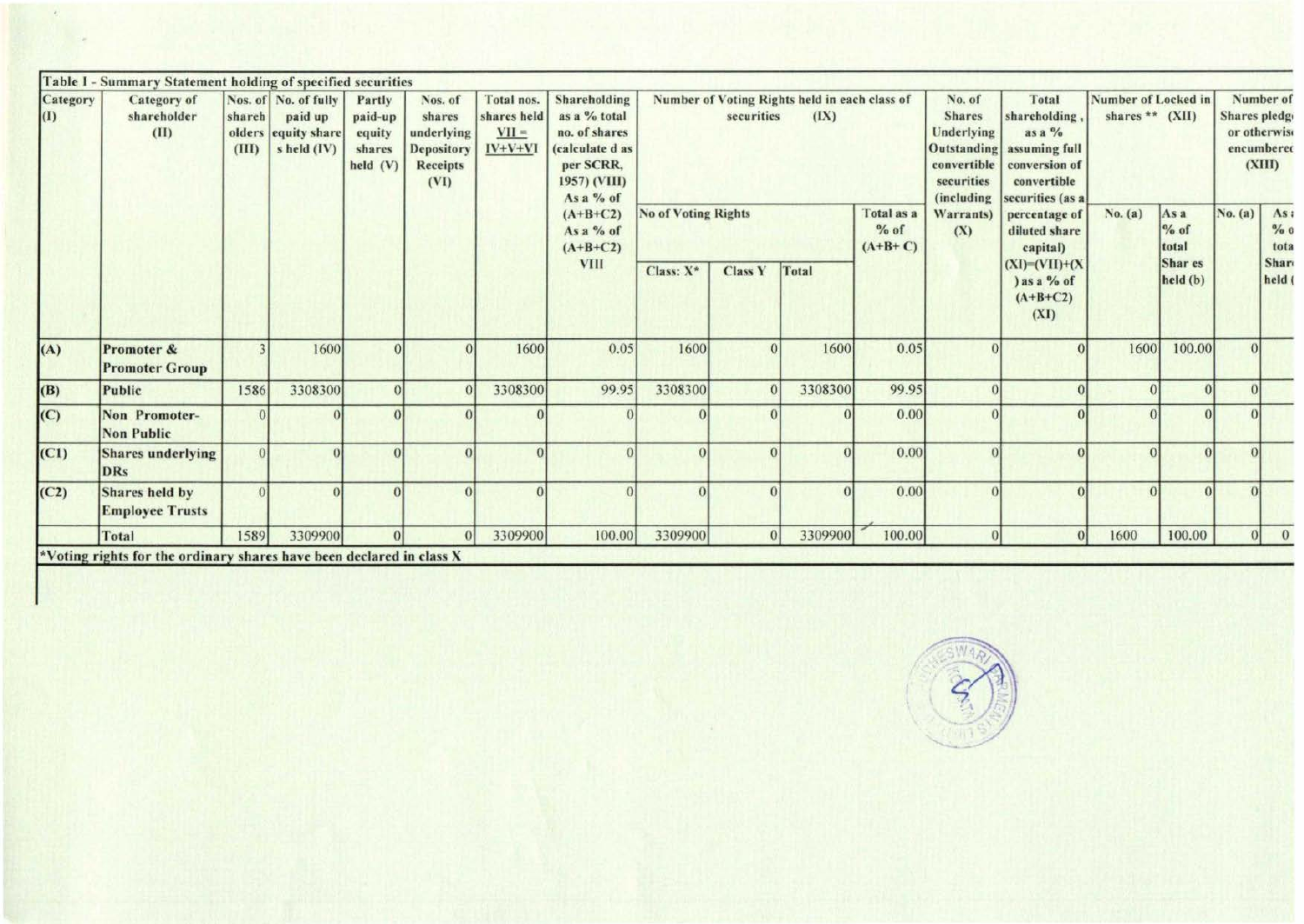|                   | Category Category & name<br>of the Shareholders<br>(1) | PAN<br>GD  | Number<br>Shareholders<br>(III) | No.of fully paid<br>up equity.<br>shares held<br>(IV) | Partly paid up equity Nos. of shares Total nos. shares<br>shares bold<br>(V) | underlying<br>Depository<br>Receipts (VI) | held VII=<br>$IV+V+VI$ | Shareholding<br>% calcuated<br>as per SCRR.<br>1.957 |                         |               | securities<br>(1X) | Number of Voting rights held in each class of | No. of Shares Underlying<br>Outstanding convertible<br>securities<br>(including Warrants) | Total shareholding, as a %<br>assuming full conversion<br>of convertible securities<br>(as a percentage of diluted | Number of Locked<br>in shares (XII)** |                             |
|-------------------|--------------------------------------------------------|------------|---------------------------------|-------------------------------------------------------|------------------------------------------------------------------------------|-------------------------------------------|------------------------|------------------------------------------------------|-------------------------|---------------|--------------------|-----------------------------------------------|-------------------------------------------------------------------------------------------|--------------------------------------------------------------------------------------------------------------------|---------------------------------------|-----------------------------|
|                   |                                                        |            |                                 |                                                       |                                                                              |                                           |                        | as a % of<br>$(A+B+C2)$ VIII                         | Number of Voting rights |               |                    | Total as a %<br>of Total Voting               | (X)                                                                                       | share capital)<br>$(XI) = (VII) + (X)$ as a                                                                        | No.(n)                                | As a % c                    |
|                   |                                                        |            |                                 |                                                       |                                                                              |                                           |                        |                                                      | Class X*                | Class Y Total |                    | rights                                        |                                                                                           | % of $(A+B+C2)$                                                                                                    |                                       | Total<br>shares<br>held (b) |
|                   |                                                        |            |                                 |                                                       |                                                                              |                                           |                        |                                                      |                         |               |                    |                                               |                                                                                           |                                                                                                                    |                                       |                             |
| (A)               | Promoter and<br><b>Promoter Group</b>                  |            |                                 |                                                       |                                                                              |                                           |                        |                                                      |                         |               |                    |                                               |                                                                                           |                                                                                                                    |                                       |                             |
|                   | Indian                                                 |            |                                 |                                                       |                                                                              |                                           |                        |                                                      |                         |               |                    |                                               |                                                                                           |                                                                                                                    |                                       |                             |
| $\frac{(1)}{(a)}$ | Individuals/<br>Hindu Undivided<br>Family              |            |                                 | 1600                                                  |                                                                              |                                           | 1,600                  | 0.05                                                 | 1600                    |               | 1600               | 0.05                                          |                                                                                           |                                                                                                                    |                                       | 1600                        |
|                   | <b>MR ABHISHEK PODDAR</b>                              | AFKPP9017R |                                 | 600                                                   |                                                                              |                                           | 600                    | 0.02                                                 | 600                     |               | 600                | 0.02                                          |                                                                                           |                                                                                                                    |                                       | 6001                        |
|                   | MR LALITA PODDAR                                       | AHYPP9268N |                                 | 600                                                   |                                                                              |                                           | 600                    | 0.02                                                 | 600                     |               | 600                | 0.02                                          |                                                                                           |                                                                                                                    |                                       | 600                         |
|                   | MR SUSHIL KUMAR PODDAR AFKPP9016Q                      |            |                                 | 400                                                   |                                                                              |                                           | 400                    | 0.01                                                 | 400                     |               | 400                | 0.01                                          |                                                                                           |                                                                                                                    |                                       | 400                         |
| (b)               | Central Government/<br>State Government(s)             |            |                                 |                                                       |                                                                              |                                           |                        | 0.00                                                 |                         |               |                    | 0.00                                          |                                                                                           |                                                                                                                    |                                       |                             |
| (c)               | Financial Institutions/<br>Banks                       |            |                                 |                                                       |                                                                              |                                           |                        | 0.00                                                 | 0.00                    |               |                    | 0.00                                          |                                                                                           |                                                                                                                    |                                       |                             |
| (d)               | Any other<br>(Bodies Corporate)                        |            |                                 |                                                       |                                                                              |                                           |                        | 0.00                                                 |                         |               |                    | 0.00                                          |                                                                                           |                                                                                                                    |                                       |                             |
|                   | Sub-Total (A) (1)                                      |            |                                 | 1600                                                  |                                                                              |                                           | 1,600                  | 0.05                                                 | 1600                    | 0.00          | 1600               | 0.05                                          |                                                                                           | Gi i<br>$\Omega$                                                                                                   | 1600                                  |                             |

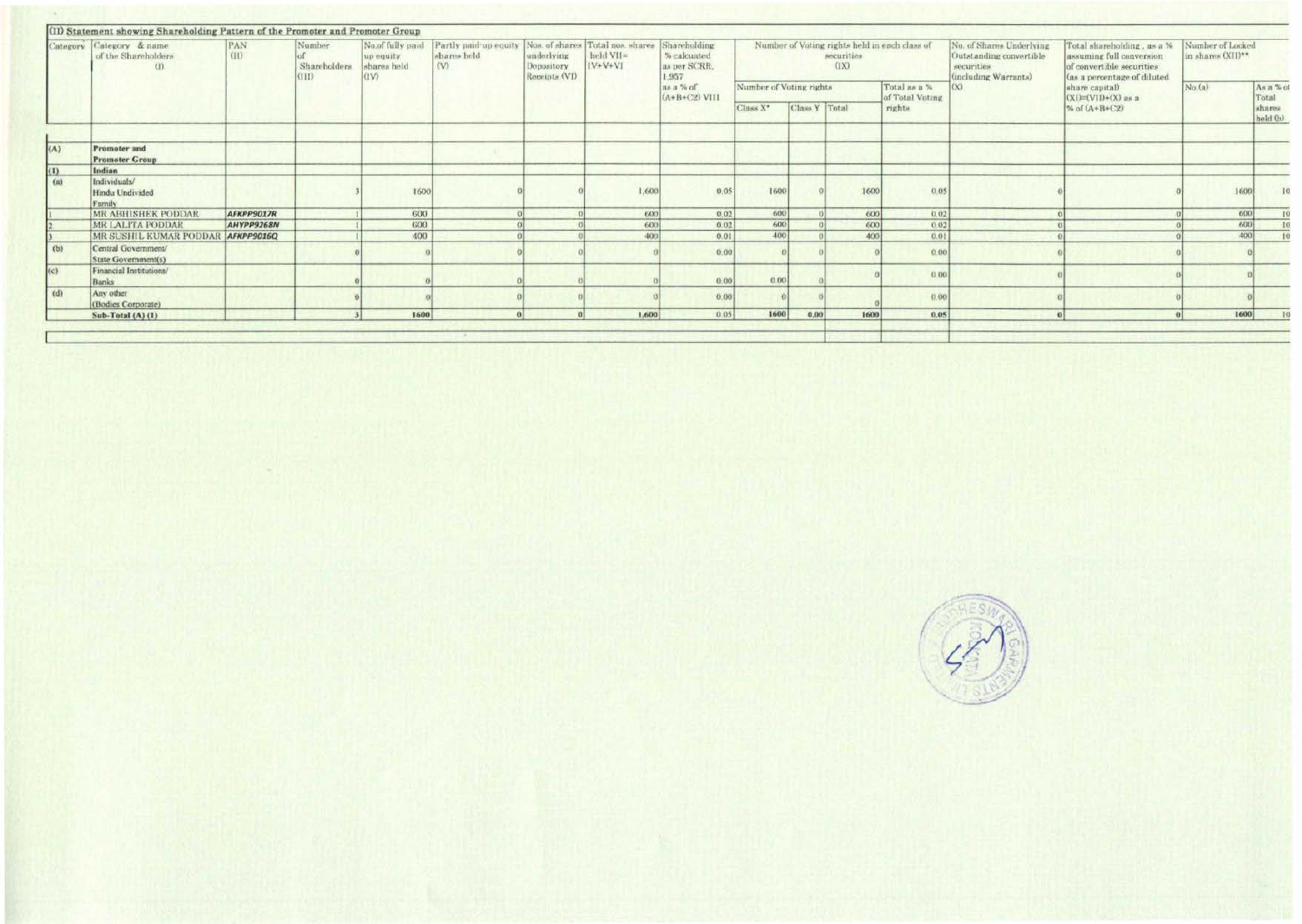| (3)                             | <b>Non-Institutions</b>                                                                           |            |      |         |            |            |           |        |           |           |        |  |      |              |
|---------------------------------|---------------------------------------------------------------------------------------------------|------------|------|---------|------------|------------|-----------|--------|-----------|-----------|--------|--|------|--------------|
| (a)<br>$\overline{\phantom{a}}$ | Individuals -<br>Individual<br>shareholders<br>holding nominal<br>share capital<br>upto Rs.2 lakh |            | 1553 | 1276000 |            |            | 1276000   | 38.55  | 1276000   | 1276000   | 38.55  |  |      |              |
|                                 | Individual<br>shareholders<br>holding nominal<br>share capital<br>in excess of<br>Rs. 2 lakh      |            |      | 191700  |            |            | 191700    | 5.79   | 191700    | 191700    | 5.79   |  |      |              |
|                                 | SHYAM SUNDAR KEJRIWAL AFUPK3044F                                                                  |            |      | 67500   | $\theta$   | $^{\circ}$ | 67500     | 2.04   | 67500     | 67500     | 2.04   |  |      |              |
| (b)                             | NBFCs registered<br>with RBI                                                                      |            |      |         |            |            |           |        |           |           |        |  |      |              |
| (c)                             | <b>Employee Trusts</b>                                                                            |            |      |         |            |            |           |        |           |           |        |  |      |              |
| (d)                             | <b>Overseas Depositories</b><br>(holding DRs)<br>(balancing figure)                               |            |      |         |            |            |           |        |           |           |        |  |      |              |
| $\alpha$                        | Any Other:                                                                                        |            | 27   | 1840600 | $\Omega$   | $\sigma$   | 1840600   | 55.61  | 1840600   | 1840600   | 55.61  |  |      |              |
|                                 | (Body Corp)                                                                                       |            | 27   | 1840600 |            |            | 1840600   | 55.61  | 1840600   | 1840600   | 55.61  |  |      |              |
|                                 | PREMAX FISCAL SERVICES L'AABCP5060H                                                               |            |      | 360000  | $\Omega$   | $\Omega$   | 360000    | 10.88  | 360000    | 360000    | 10.88  |  |      |              |
| $\vert 2 \rangle$               | AAINA ENGINEERING (P) LTD AACCA5725D                                                              |            |      | 287000  | $\sqrt{2}$ | $\Omega$   | 287000    | 8.67   | 287000    | 287000    | 8.67   |  |      |              |
| $ 3\rangle$                     | LYONS CORPORATE MARKET AAACL4281B                                                                 |            |      | 280000  | $\theta$   | 0          | 280000    | 8.46   | 280000    | 280000    | 8.46   |  |      |              |
| 4                               | CHARIOT EXIM LTD                                                                                  | AACCC2058B |      | 269000  | $\Omega$   | $\Omega$   | 269000    | 8.13   | 269000    | 269000    | 813    |  |      |              |
| $\overline{5}$                  | DIPL COMPUTERS PVT LTD AABCD1980C                                                                 |            |      | 150000  | $\Omega$   | $\Omega$   | 150000    | 4.53   | 150000    | 150000    | 4.53   |  |      |              |
| l6                              | CELESTIAL HOLDINGS PVT LIAAACC9985F                                                               |            |      | 142000  | $\Omega$   | $\Omega$   | 142000    | 4.29   | 142000    | 142000    | 4 2 9  |  |      |              |
|                                 | CELESTIAL CONSULTANTS PLAAACC9984E                                                                |            |      | 125000  | $\Omega$   | $\Omega$   | 125000    | 3.78   | 125000    | 125000    | 3.78   |  |      |              |
|                                 | MILLENNIUM HOLDINGS PVT AABCM6876C                                                                |            |      | 115000  | 0          | $\Omega$   | 115000    | 3.47   | 115000    | 115000    | 3.47   |  |      |              |
|                                 | i NRI                                                                                             |            |      |         |            |            |           | 0.00   |           |           | 0.00   |  |      |              |
|                                 | ii FOR COMP                                                                                       |            |      |         |            |            |           | 0.00   |           |           | 0.00   |  |      |              |
|                                 | Sub-Total $(B)(3)$                                                                                |            | 1586 | 3308300 | $\alpha$   | $\theta$   | 3308300   | 99.95  | 3308300   | 3308300   | 99.95  |  |      |              |
|                                 | <b>Total Public</b><br>Shareholding<br>$B = (B)(1)+(B)(2)+(B)(3)$                                 |            | 1586 | 3308300 |            |            | 33,08,300 | 99.95  | 33,08,300 | 33,08,300 | 99.95  |  |      |              |
|                                 | <b>GRAND TOTAL</b><br>$(A) + (B) + (C)$                                                           |            | 1589 | 3309900 |            |            | 3309900   | 100.00 | 33,09,900 | 33,09,900 | 100.00 |  | 1600 | $\mathbf{H}$ |

\*Voting rights for the ordinary shares have been declared in class X

Details of the shareholders acting as persons in Concert including their Shareholding (No. and %): NIL

Details of Shares which remain unclaimed may be given here along with details such as number of shareholders, outstanding shares held in demat/unclaimed suspense account, voting rights which are frozen etc. No.

| IN <sub>a</sub> , of<br><b>shareholders</b> | No. of Shares |
|---------------------------------------------|---------------|
| oı                                          |               |

Note:

(1) PAN would not be displayed on website of Stock Exchange(s).

(2) The above format needs to be disclosed along with the name of following persons: Institutions/Non Institutions holding more than 1% of total number of shares

(3) W.r.t. the information pertaining to Depository Receipts, the same may be disclosed in the respective columns to the extent information available and the balance to be disclosed as held by custodian.

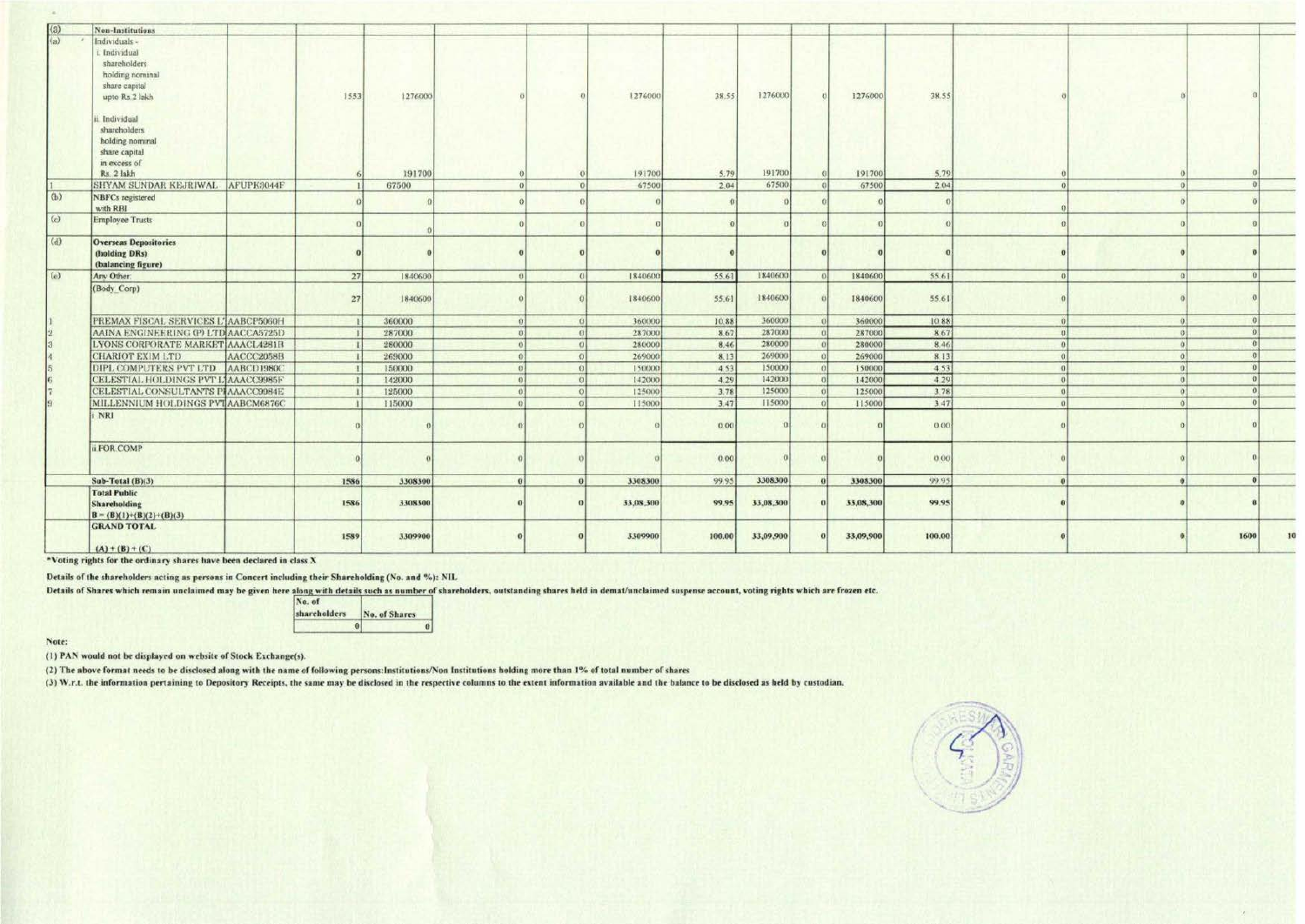| (2)                                                                     | Foreign                                                                                        |  |      |  |       |               |       |      |       |       |  |      |  |
|-------------------------------------------------------------------------|------------------------------------------------------------------------------------------------|--|------|--|-------|---------------|-------|------|-------|-------|--|------|--|
| (a)                                                                     | Individuals(Non-<br>Resident individuals<br>Foreign Individuals)                               |  |      |  |       | 0.06          |       |      |       | 0.00  |  |      |  |
|                                                                         | Government                                                                                     |  |      |  |       | O.00          |       |      |       | 0.00  |  |      |  |
|                                                                         | Institutions                                                                                   |  |      |  |       | 0.00          |       |      |       | 0.00  |  |      |  |
| $\begin{array}{ c } \hline (b) \\ \hline (c) \\ \hline (d) \end{array}$ | Foreign Protfolio<br>Investor                                                                  |  |      |  |       | 0.00          |       |      |       | 0.00  |  |      |  |
| (e)                                                                     | Any other<br>(specify)                                                                         |  |      |  |       | $Q$ , $Q$ $Q$ | 0.00  |      |       | 0.00  |  |      |  |
|                                                                         | Sub-Total $(A)$ $(2)$                                                                          |  |      |  |       | 0.00          | 0.00  | 0,00 | 0.00  | 0.00, |  |      |  |
|                                                                         | <b>Total Shareholding</b><br>of Promoter and<br><b>Promoter Group</b><br>$(A) = (A)(1)+(A)(2)$ |  | 1600 |  | 1,600 |               | 1,600 |      | 1.600 |       |  | 1600 |  |

Details of Shares which remain unclaimed may be given here along with details such as number of shareholders, outstanding shares held in demat/unclaimed suspense account, voting rights which are frozen etc.

Note:<br>(1) PAN would not be displayed on website of Stock Exchange(s)<br>(2) The term 'Encumbrance' has the same meaning as assigned under regulation 28(3) of SEBI (Substantial Acquisition of Shares and Takeovers) Regulations,

|                           | Category Category & name<br>of the Shareholders<br>(1)         | <b>PAN</b><br>GD | (III) Statement showing Shareholding Pattern of the Public shareholder<br>Number<br>of<br>Shareholders<br>(HD) | up equity<br>shares held<br>(IV) | No.of fully paid Partly paid up equity Nos. of shares Total nos. shares<br>shares held<br>(V) | underlying<br>Depository<br>Receipts (VI) | held VII=<br>$IV+V+VI$ | Shareholding<br>% calcuated<br>as per SCRR.<br>1,957 |                              |                         | Number of Voting rights held in each class of<br>securities<br>(X) |                                 | No. of Shares Underlying<br>Outstanding convertible<br>securities<br>(including Warrants) | Total shareholding, as a %<br>assuming full conversion<br>of convertible securities<br>(as a percentage of diluted | Number of Locked<br>in shares (XII) |                  |
|---------------------------|----------------------------------------------------------------|------------------|----------------------------------------------------------------------------------------------------------------|----------------------------------|-----------------------------------------------------------------------------------------------|-------------------------------------------|------------------------|------------------------------------------------------|------------------------------|-------------------------|--------------------------------------------------------------------|---------------------------------|-------------------------------------------------------------------------------------------|--------------------------------------------------------------------------------------------------------------------|-------------------------------------|------------------|
|                           |                                                                |                  |                                                                                                                |                                  |                                                                                               |                                           |                        | as a % of<br>$(A+ B+C2)$ VIII                        |                              | Number of Voting rights |                                                                    | Total as a %<br>of Total Voting | (X)                                                                                       | share capital)<br>$(XI)=(VII)+(X)$ as a                                                                            | No(n)                               | As:<br>%         |
|                           |                                                                |                  |                                                                                                                |                                  |                                                                                               |                                           |                        |                                                      | Class X <sup>*</sup> Class Y |                         | Total                                                              | rights.                         |                                                                                           | % of $(A+B+C2)$                                                                                                    |                                     | Total sł<br>held |
|                           | Public                                                         |                  |                                                                                                                |                                  |                                                                                               |                                           |                        |                                                      |                              |                         |                                                                    |                                 |                                                                                           |                                                                                                                    |                                     |                  |
|                           | Shareholding                                                   |                  |                                                                                                                |                                  |                                                                                               |                                           |                        |                                                      |                              |                         |                                                                    |                                 |                                                                                           |                                                                                                                    |                                     |                  |
| (1)                       | Institutions                                                   |                  |                                                                                                                |                                  |                                                                                               |                                           |                        |                                                      |                              |                         |                                                                    |                                 |                                                                                           |                                                                                                                    |                                     |                  |
| (a)                       | Mutual Funds/<br>UTI                                           |                  |                                                                                                                |                                  |                                                                                               |                                           |                        | 0.00                                                 |                              |                         |                                                                    | 0.00                            |                                                                                           |                                                                                                                    |                                     |                  |
| (b)                       | Venture Capital<br>Funds                                       |                  |                                                                                                                |                                  |                                                                                               |                                           |                        | 0.00                                                 |                              |                         |                                                                    |                                 |                                                                                           |                                                                                                                    |                                     |                  |
| $\epsilon$                | Alternate<br>Investment Funds                                  |                  |                                                                                                                |                                  |                                                                                               |                                           |                        | 0.00                                                 |                              |                         |                                                                    |                                 |                                                                                           |                                                                                                                    |                                     |                  |
| (d)                       | Foreign Venture<br>Capital Investors                           |                  |                                                                                                                |                                  |                                                                                               |                                           |                        | 0.00                                                 |                              |                         |                                                                    |                                 |                                                                                           |                                                                                                                    |                                     |                  |
| (e)                       | Foreign Portfolio<br>Investors                                 |                  |                                                                                                                |                                  |                                                                                               |                                           |                        | 0.00                                                 |                              |                         |                                                                    |                                 |                                                                                           |                                                                                                                    |                                     |                  |
| $\omega$                  | Financial Institutions/<br>Banks                               |                  |                                                                                                                |                                  |                                                                                               |                                           |                        | 0.00                                                 |                              |                         |                                                                    | 0.00                            |                                                                                           |                                                                                                                    |                                     |                  |
| $\left(\mathbf{r}\right)$ | Insurance<br>Companies                                         |                  |                                                                                                                |                                  |                                                                                               |                                           |                        | 0.00                                                 |                              |                         |                                                                    |                                 |                                                                                           |                                                                                                                    |                                     |                  |
| (b)                       | Provident Funds/<br>Pension Funds                              |                  |                                                                                                                |                                  |                                                                                               |                                           |                        | 0.00                                                 |                              |                         |                                                                    |                                 |                                                                                           |                                                                                                                    |                                     |                  |
| $\omega$                  | Any Other                                                      |                  |                                                                                                                |                                  |                                                                                               |                                           |                        | 0.00                                                 |                              |                         |                                                                    |                                 |                                                                                           |                                                                                                                    |                                     |                  |
|                           | <b>Foreign Institutional</b><br>Investors                      |                  |                                                                                                                |                                  |                                                                                               |                                           |                        | 0.00                                                 |                              |                         |                                                                    |                                 |                                                                                           |                                                                                                                    |                                     |                  |
|                           | Sub-Total (B) (1)                                              |                  |                                                                                                                |                                  |                                                                                               |                                           |                        | 0.00                                                 |                              | 0.00                    |                                                                    | 0.00                            |                                                                                           |                                                                                                                    |                                     |                  |
| (2)                       | Central Government/ State<br>Government(s)/ President of India |                  |                                                                                                                |                                  |                                                                                               |                                           |                        |                                                      | 0.00                         |                         |                                                                    |                                 |                                                                                           |                                                                                                                    |                                     |                  |
|                           | Sub-Total $(B)$ $(2)$                                          |                  |                                                                                                                |                                  |                                                                                               | $\vert$                                   |                        | 0.00                                                 | 0.00                         | 0.00                    | 0.00                                                               | 0.00                            |                                                                                           |                                                                                                                    | 0.00                                |                  |